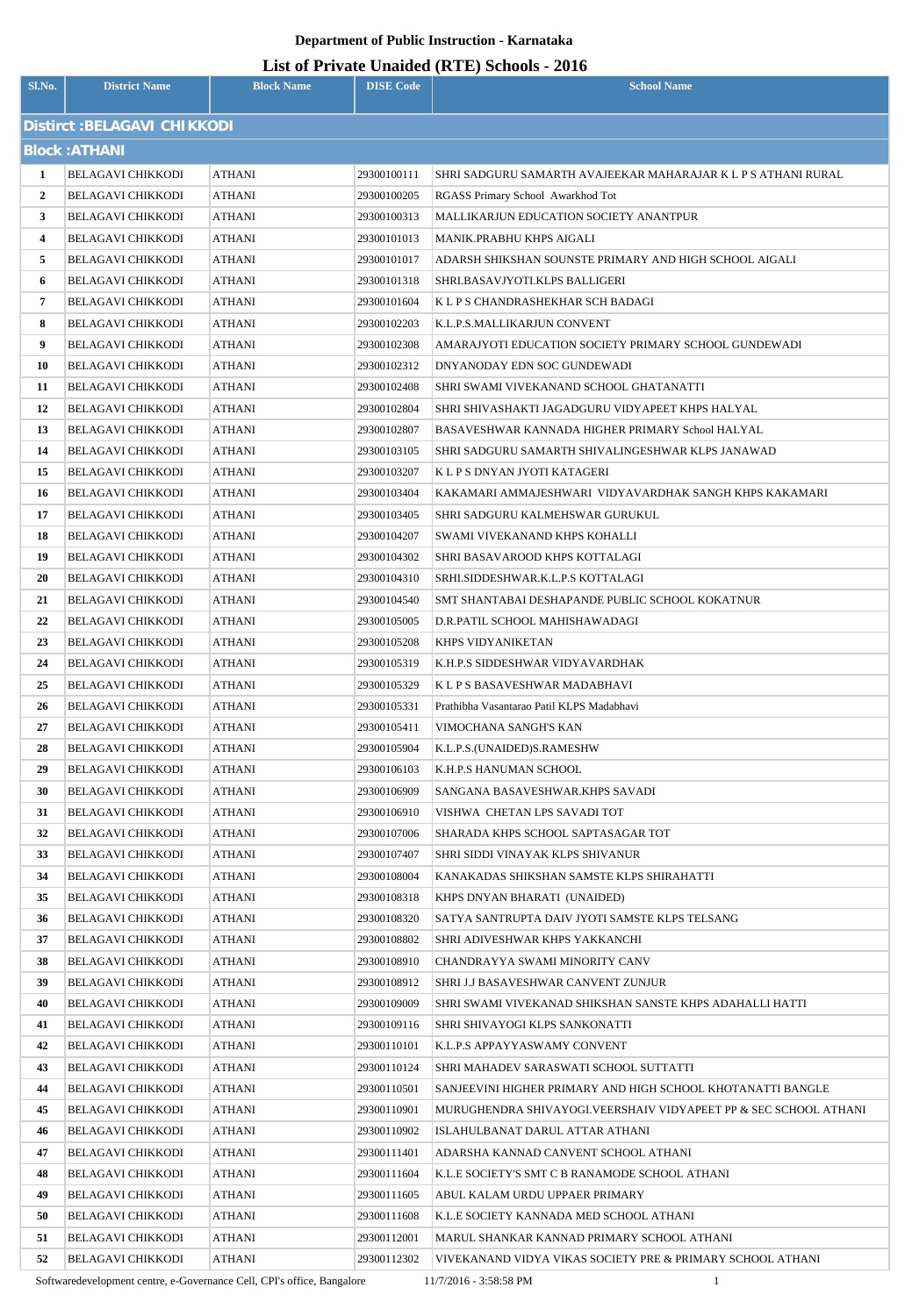| Sl.No. | <b>District Name</b>     | <b>Block Name</b> | <b>DISE Code</b> | $\mathbf{L}_{\text{net}}$ of The act character (KTL) behoofs $\mathbf{F}_{\text{net}}$<br><b>School Name</b> |
|--------|--------------------------|-------------------|------------------|--------------------------------------------------------------------------------------------------------------|
| 53     | <b>BELAGAVI CHIKKODI</b> | ATHANI            | 29300112304      | ABHINAVA PRE PRIMARY & PRIMARY SCHOOL ATHANI                                                                 |
| 54     | <b>BELAGAVI CHIKKODI</b> | ATHANI            | 29300112305      | ANIKETAN PRE PRIMARY, PRIMARY & HIGH SCHOOL ATHANI                                                           |
| 55     | <b>BELAGAVI CHIKKODI</b> | ATHANI            | 29300112306      | ALLAMA IQBAL RPE PRIMARY, PRIMARY & HIGH SCHOOL ATHANI                                                       |
| 56     | <b>BELAGAVI CHIKKODI</b> | ATHANI            | 29300112308      | ROYAL EDN SOCIETYS PRE PRIMARY AND PRIMARY SCHOOL ATHANI                                                     |
| 57     | <b>BELAGAVI CHIKKODI</b> | <b>ATHANI</b>     | 29300112309      | NAVODAY PRIMARY SCHOOL ATHANI                                                                                |
| 58     | <b>BELAGAVI CHIKKODI</b> | ATHANI            | 29300112311      | MAHAMMADEEYA URDU PRI GAVISIDDANADI                                                                          |
| 59     | <b>BELAGAVI CHIKKODI</b> | ATHANI            | 29300112313      | THAFIZUL QURANA LOWER PRIMARY SCHOOL ATHANI                                                                  |
| 60     | <b>BELAGAVI CHIKKODI</b> | <b>ATHANI</b>     | 29300112403      | KUVEMPU PRI AND HIGH SCHOOL ATHANI                                                                           |
| 61     | <b>BELAGAVI CHIKKODI</b> | <b>ATHANI</b>     | 29300112404      | VISHWACHEETAN PRIMARY SCHOOL ATHANI                                                                          |
| 62     | <b>BELAGAVI CHIKKODI</b> | ATHANI            | 29300112801      | NAGARALE PUBLIC KANNADA & ENGLISH SCHOOL ATHANI                                                              |
| 63     | <b>BELAGAVI CHIKKODI</b> | ATHANI            | 29300112901      | ULFAT URDU PRIMARY & HIGH SCHOOL ATHANI                                                                      |
| 64     | BELAGAVI CHIKKODI        | ATHANI            | 29300112904      | CHIKKATTI SHIKSHAN.SAMSTE PRIMARY & HIGH SCHOOL ATHANI                                                       |
| 65     | <b>BELAGAVI CHIKKODI</b> | ATHANI            | 29300113001      | SANJAYAGANDHI ENGLISH MEDIUM SCHOOL ATHANI.                                                                  |
|        | <b>Block: CHIKODI</b>    |                   |                  |                                                                                                              |
| 66     | <b>BELAGAVI CHIKKODI</b> | <b>CHIKODI</b>    | 29300500110      | SHRI SADGURU SHANKARANAND PARAMHOSA EDUCATION SOCIETY KANNADA                                                |
| 67     | <b>BELAGAVI CHIKKODI</b> | <b>CHIKODI</b>    | 29300500118      | HIGER PRIMARY SCHOOL KERUR<br><b>BALASAHEB SHIRASHATT CONVT ANKALI</b>                                       |
| 68     | <b>BELAGAVI CHIKKODI</b> | <b>CHIKODI</b>    | 29300500119      | KLE SOCIETYS SCHOOL ANKALI                                                                                   |
| 69     | <b>BELAGAVI CHIKKODI</b> | CHIKODI           | 29300501903      | SRKET KANNADA MED HS SCHOOL CHANDUR                                                                          |
| 70     | <b>BELAGAVI CHIKKODI</b> | <b>CHIKODI</b>    | 29300502704      | SHIVASHAKAR JOLLE KLPS UNAIDED SCHOOL EXAMBA                                                                 |
| 71     | <b>BELAGAVI CHIKKODI</b> | CHIKODI           | 29300502714      | SHIVASHAKAR JOLLE CBSC SCHOOL NANADI (EXAMBA)                                                                |
| 72     | <b>BELAGAVI CHIKKODI</b> | <b>CHIKODI</b>    | 29300502715      | CHANNA BASAPPA KARALE PRIMARY (UNAIDED) EXAMBA                                                               |
| 73     | <b>BELAGAVI CHIKKODI</b> | CHIKODI           | 29300504007      | CLE SOCIETY KAN PRI SCHOOL HIREKODI                                                                          |
| 74     | <b>BELAGAVI CHIKKODI</b> | <b>CHIKODI</b>    | 29300504008      | OM EDUCSTION SOCIETY HIREKODI                                                                                |
| 75     | <b>BELAGAVI CHIKKODI</b> | CHIKODI           | 29300504708      | SWAMI VIVAKANAND SOCIETY KAN PRI SCHOOL INGALI                                                               |
| 76     | <b>BELAGAVI CHIKKODI</b> | <b>CHIKODI</b>    | 29300504712      | SRI SAI MARTH MED PRY SCHOOL INGALI                                                                          |
| 77     | BELAGAVI CHIKKODI        | CHIKODI           | 29300505005      | SHRI BIRALINGESHWER KANNADA PRIMARY SCHOOL JODAKURALI                                                        |
| 78     | <b>BELAGAVI CHIKKODI</b> | <b>CHIKODI</b>    | 29300505504      | SRI RAM SHIKSHAN CONVENT JAGANOOR                                                                            |
| 79     | <b>BELAGAVI CHIKKODI</b> | <b>CHIKODI</b>    | 29300505508      | SRI MAHALAXMI CONVENT SCHOOL MEERAPURHATTI                                                                   |
| 80     | <b>BELAGAVI CHIKKODI</b> | <b>CHIKODI</b>    | 29300505905      | SHIVABASAV KANNADA PRI SCHOOL                                                                                |
| 81     | <b>BELAGAVI CHIKKODI</b> | <b>CHIKODI</b>    | 29300505909      | Mallikarjun Kannada Primary School KHADAKLAT                                                                 |
| 82     | <b>BELAGAVI CHIKKODI</b> | <b>CHIKODI</b>    | 29300506202      | MURGENDRA RESIDENTAL SCHOOL                                                                                  |
| 83     | <b>BELAGAVI CHIKKODI</b> | CHIKODI           | 29300506203      | SRI DESHBHUSHAN KANNADA PRIMARY SCHOOL KOTHALI                                                               |
| 84     | <b>BELAGAVI CHIKKODI</b> | <b>CHIKODI</b>    | 29300507007      | CLE Society Shri A S Bhate Kan Primary School Karoshi                                                        |
| 85     | <b>BELAGAVI CHIKKODI</b> | <b>CHIKODI</b>    | 29300507402      | GEETA BAGI KANNADA PRI SCHOOL KABBUR                                                                         |
| 86     | <b>BELAGAVI CHIKKODI</b> | <b>CHIKODI</b>    | 29300507418      | OM CENTRAL PRIMARY SCHOOL KABBUR                                                                             |
| 87     | <b>BELAGAVI CHIKKODI</b> | <b>CHIKODI</b>    | 29300508604      | SHANTISAGAR SHIKSHAN PRASAR MANDAL KAN PRI MANJARI                                                           |
| 88     | BELAGAVI CHIKKODI        | <b>CHIKODI</b>    | 29300509003      | SHRI S N DESHAPANDE KMCP SCHOOL MALIKWAD                                                                     |
| 89     | <b>BELAGAVI CHIKKODI</b> | <b>CHIKODI</b>    | 29300509204      | PRAGATI SHIKSHAN PRI MAJALATTI                                                                               |
| 90     | <b>BELAGAVI CHIKKODI</b> | <b>CHIKODI</b>    | 29300509705      | SRI SHARDHA PRI KAN SCHOOL CKD-ROAD                                                                          |
| 91     | <b>BELAGAVI CHIKKODI</b> | CHIKODI           | 29300510107      | RANI CHANNAMMA KLPS SANKANAWADI                                                                              |
| 92     | <b>BELAGAVI CHIKKODI</b> | <b>CHIKODI</b>    | 29300510108      | RANI CHANNNAMMA KLPS NAVALIHAL                                                                               |
| 93     | <b>BELAGAVI CHIKKODI</b> | <b>CHIKODI</b>    | 29300510305      | SRI GANESH KAN PRI SCHOOL NANADI                                                                             |
| 94     | <b>BELAGAVI CHIKKODI</b> | <b>CHIKODI</b>    | 29300510310      | GANGASUGAR H.S.(LOCAL BODY)                                                                                  |
| 95     | <b>BELAGAVI CHIKKODI</b> | <b>CHIKODI</b>    | 29300510603      | BASVESH KAN CONVENT NAGARMUNOLI                                                                              |
| 96     | <b>BELAGAVI CHIKKODI</b> | <b>CHIKODI</b>    | 29300510906      | SWAMI VIVAKANAND KAN SCHOOL PATTANKODI                                                                       |
| 97     | <b>BELAGAVI CHIKKODI</b> | <b>CHIKODI</b>    | 29300513602      | ALLAM PRABHU PRI WADRAL                                                                                      |
| 98     | <b>BELAGAVI CHIKKODI</b> | <b>CHIKODI</b>    | 29300515703      | RURAL DEVLOPMENT EDUCATION SOCIETY YADURWADI                                                                 |
| 99     | <b>BELAGAVI CHIKKODI</b> | <b>CHIKODI</b>    | 29300515705      | BASAV SANGAM SCHOOL YADUR                                                                                    |
| 100    | BELAGAVI CHIKKODI        | <b>CHIKODI</b>    | 29300516401      | KS SOCIETYS Y.B.KIWAD ENG MED SCHOOL CHIKODI                                                                 |
| 101    | <b>BELAGAVI CHIKKODI</b> | <b>CHIKODI</b>    | 29300517003      | GNYAN SADHANA EDUCATION SOCIETYS PRI SCHOOL CHIKODI                                                          |
| 102    | <b>BELAGAVI CHIKKODI</b> | CHIKODI           | 29300517004      | CTE SOCIETY INTER NATIONAL PUBLIC SCHOOL CHIKODI                                                             |
| 103    | <b>BELAGAVI CHIKKODI</b> | <b>CHIKODI</b>    | 29300518103      | SHIVALINGESHWER VIDYASUMSTA KAN LPS HALLATI                                                                  |
| 104    | <b>BELAGAVI CHIKKODI</b> | CHIKODI           | 29300518202      | KALLAYYA SWATI KAVATAGIMATH ENG MED PRI SCHOOL CHIKODI                                                       |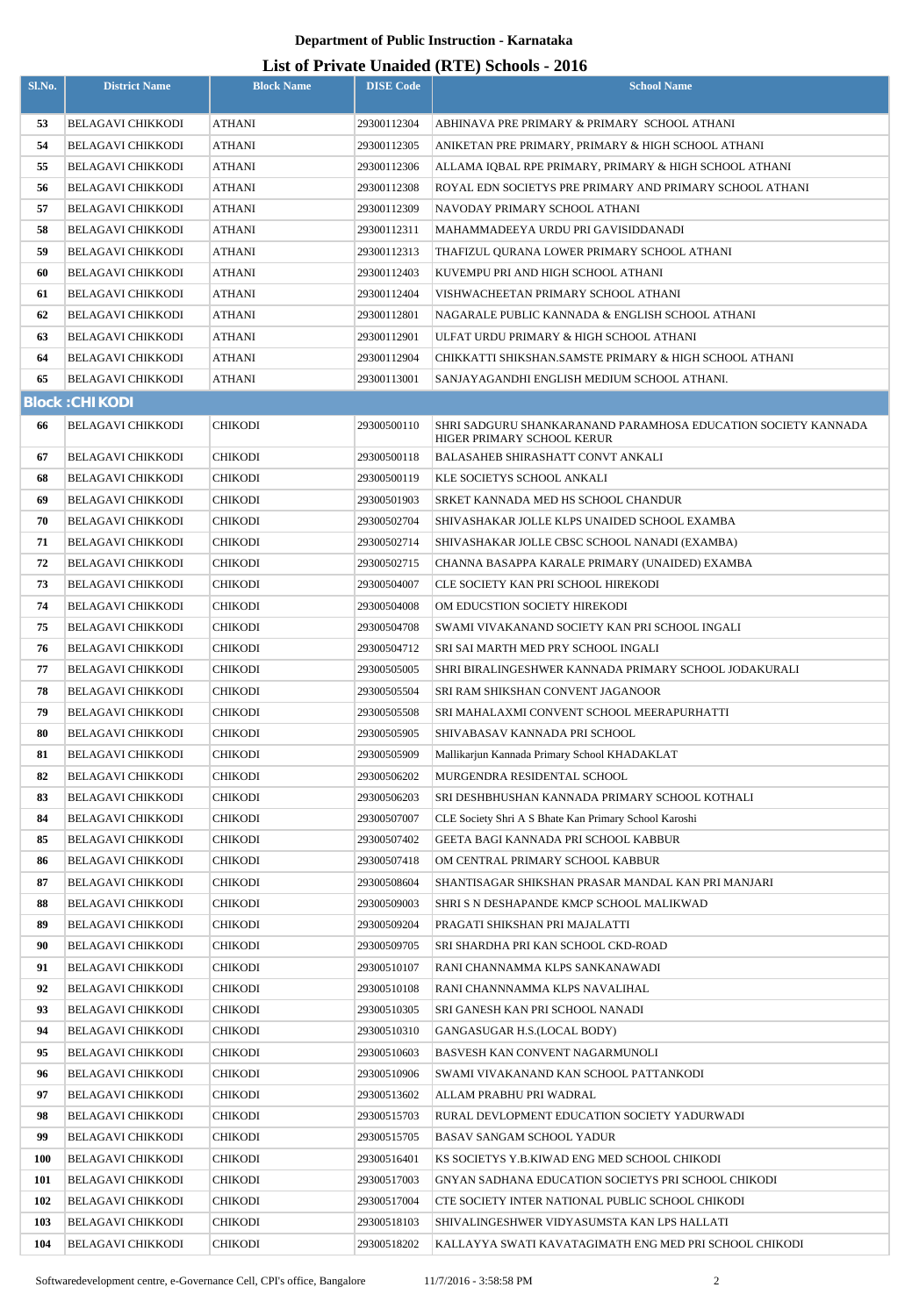## **List of Private Unaided (RTE) Schools - 2016**

| Sl.No.     | <b>District Name</b>                                 | <b>Block Name</b> | <b>DISE Code</b>           | <b>School Name</b>                                      |
|------------|------------------------------------------------------|-------------------|----------------------------|---------------------------------------------------------|
|            | <b>Block: GOKAK</b>                                  |                   |                            |                                                         |
| 105        | <b>BELAGAVI CHIKKODI</b>                             | <b>GOKAK</b>      | 29300600405                | S.A. ENGLISH MEDIUM SCHOOL ANKALGI                      |
| 106        | <b>BELAGAVI CHIKKODI</b>                             | GOKAK             | 29300600407                | SHRI ADAVI SIDDESWAR ADARSH KAN PRIMARY SCHOOL ANKALAGI |
| 107        | <b>BELAGAVI CHIKKODI</b>                             | GOKAK             | 29300600505                | KLPS UNAIDED JNA AKKATANGERHAL                          |
| 108        | <b>BELAGAVI CHIKKODI</b>                             | <b>GOKAK</b>      | 29300600507                | KHPS MAHATMA GANDHI PUBLIC SCHOOL AKKATANGERHAL         |
| 109        | <b>BELAGAVI CHIKKODI</b>                             | <b>GOKAK</b>      | 29300601203                | ARUNODAYA KANNAD MEDIUM SCHOOL                          |
| <b>110</b> | <b>BELAGAVI CHIKKODI</b>                             | GOKAK             | 29300602003                | S.S.K.P PRIMARY SCHOOL CHIKKANANDI                      |
| 111        | <b>BELAGAVI CHIKKODI</b>                             | <b>GOKAK</b>      | 29300602710                | MOTHER TERESA DHUPDHAL                                  |
| 112        | <b>BELAGAVI CHIKKODI</b>                             | <b>GOKAK</b>      | 29300602711                | JOHNSONS SCHOOL DHUPADHAL                               |
| 113        | <b>BELAGAVI CHIKKODI</b>                             | <b>GOKAK</b>      | 29300602712                | SHRI BHAGAVAN BAHUBALI SCHOOL                           |
| 114        | <b>BELAGAVI CHIKKODI</b>                             | GOKAK             | 29300602713                | SHRI KEMPANNA.I.K SCHOOL                                |
| 115        | <b>BELAGAVI CHIKKODI</b>                             | GOKAK             | 29300602714                | SARASWATI KAN.MID PRIMARY SCHOOL                        |
| 116        | <b>BELAGAVI CHIKKODI</b>                             | <b>GOKAK</b>      | 29300603489                | CHANNABASAVESHWAR PRI SCHOOL GOKAK                      |
| 117        | <b>BELAGAVI CHIKKODI</b>                             | <b>GOKAK</b>      | 29300603490                | KRISCENT URDU PRIMARY SCHOOL GOKAK                      |
| 118        | <b>BELAGAVI CHIKKODI</b>                             | GOKAK             | 29300604903                | S.G.UDOSHI KUNDARAGI                                    |
| 119        | <b>BELAGAVI CHIKKODI</b>                             | GOKAK             | 29300605402                | <b>ADRASH S S KOLAVI</b>                                |
| 120        | <b>BELAGAVI CHIKKODI</b>                             | GOKAK             | 29300605475                | SHARADA KAN.MED.SCHOOL KOLAVI                           |
| 121        | <b>BELAGAVI CHIKKODI</b>                             | <b>GOKAK</b>      | 29300605707                | ADRASH KAN.MED SCHOOL KHANAGAON                         |
| 122        | <b>BELAGAVI CHIKKODI</b>                             | GOKAK             | 29300606209                | <b>B.B.MAMADAPUR P.S.</b>                               |
| 123        | <b>BELAGAVI CHIKKODI</b>                             | GOKAK             | 29300606509                | BHAVANI PUBLIC SCHOOL MAKKALAGERI                       |
| 124        | <b>BELAGAVI CHIKKODI</b>                             | GOKAK             | 29300606710                | V. R. Desai Primary School Maladinn                     |
| 125        | <b>BELAGAVI CHIKKODI</b>                             | <b>GOKAK</b>      | 29300608903                | KLPS SHRI HANUMAN SULADHAL                              |
| 126        | <b>BELAGAVI CHIKKODI</b>                             | GOKAK             | 29300609007                | KLPS SARVODAYA SS PRABHANAGAR                           |
| 127        | <b>BELAGAVI CHIKKODI</b>                             | GOKAK             | 29300609306                | KHPS SHRI BASAVESHWAR KAN CONVENT URBINAHATTI (B)       |
| 128        | <b>BELAGAVI CHIKKODI</b>                             | GOKAK             | 29300609606                | BIRESHAVAR P.P.S (PVT) TAVAG                            |
| 129        | BELAGAVI CHIKKODI                                    | <b>GOKAK</b>      | 29300610005                | U.Y.Gudigoppa School Upparahatti                        |
| 130        | <b>BELAGAVI CHIKKODI</b>                             | GOKAK             | 29300611706                | S.B. KAN MED COVENT MELMANAHATTI                        |
| 131        | BELAGAVI CHIKKODI                                    | <b>GOKAK</b>      | 29300613102                | KHPS GNYANA GANGPTRI GOKAK                              |
| 132        | BELAGAVI CHIKKODI                                    | GOKAK             | 29300613701                | NEHRU MEMORIAL SCH GOKAK                                |
| 133        | <b>BELAGAVI CHIKKODI</b>                             | <b>GOKAK</b>      | 29300614003                | KLPS MAHA PRASADI KAKKAY (PVT)                          |
| 134        | BELAGAVI CHIKKODI                                    | <b>GOKAK</b>      | 29300614107                | N.S.F Kannada PRIMARY SCHOOL, GOKAK                     |
| 135        | <b>BELAGAVI CHIKKODI</b>                             | <b>GOKAK</b>      | 29300614208                | SHRI SAI VIDYA CHETAN SCHOOL GOKAK                      |
| 136        | BELAGAVI CHIKKODI                                    | <b>GOKAK</b>      | 29300614305                | SHEPHERD MISSION ENGLISH MIDIUM SCHOOL PRI SCH GKK      |
| 137        | BELAGAVI CHIKKODI                                    | GOKAK             | 29300614307                | VIDYANIKETAN PRIMERY SCHOOL GOKAK                       |
| 138        | BELAGAVI CHIKKODI                                    | GOKAK             | 29300614501                | MAYUR SCHOOL GOKAK                                      |
| 139        | BELAGAVI CHIKKODI                                    | GOKAK             | 29300614803                | <b>UEMS Y E SOCIETYS GOKAK</b>                          |
| 140        | <b>BELAGAVI CHIKKODI</b>                             | GOKAK             | 29300614805                | NAVA JEEVAN MISSION SCHOOL                              |
| 141        | <b>BELAGAVI CHIKKODI</b>                             | GOKAK             | 29300614806                | SHRI SARASWATI PRI SCH GKK                              |
| 142        | <b>BELAGAVI CHIKKODI</b>                             | GOKAK             | 29300614808                | NAVA CHETAN KANNADA MEDIUM PRIMARY SCHOOL GOKAK         |
| 143<br>144 | <b>BELAGAVI CHIKKODI</b><br><b>BELAGAVI CHIKKODI</b> | GOKAK             | 29300614810                | D.J.E.S ORCHIDS KANNADA PRIMARY SCHOOL GOKAK            |
| 145        | <b>BELAGAVI CHIKKODI</b>                             | GOKAK<br>GOKAK    | 29300614811<br>29300614904 | OXFARD SCHOOL GOKAK<br>Modern Eng Gokak                 |
| 146        | <b>BELAGAVI CHIKKODI</b>                             | GOKAK             | 29300615102                | ALLAMMA IQBAL URDU SCH GOKAK                            |
| 147        | <b>BELAGAVI CHIKKODI</b>                             | GOKAK             | 29300615305                | K.L.E. SOCIETY GOKAK                                    |
| 148        | <b>BELAGAVI CHIKKODI</b>                             | GOKAK             | 29300615402                | LITTLE FLOWER LPS SCHOOL GOKAK                          |
| 149        | <b>BELAGAVI CHIKKODI</b>                             | GOKAK             | 29300615601                | <b>BVM KAN PRIMARY SCHOOL</b>                           |
| <b>150</b> | BELAGAVI CHIKKODI                                    | GOKAK             | 29300615603                | K. SANGOLIRAYANNA SCH GOKAK                             |
| 151        | BELAGAVI CHIKKODI                                    | GOKAK             | 29300615901                | KHPS SANT SHIVARAMDADA                                  |
| 152        | <b>BELAGAVI CHIKKODI</b>                             | GOKAK             | 29300616203                | <b>FORBES ACADEMY</b>                                   |
| 153        | <b>BELAGAVI CHIKKODI</b>                             | GOKAK             | 29300616501                | <b>SASTSS KONNUR</b>                                    |
| 154        | BELAGAVI CHIKKODI                                    | GOKAK             | 29300617501                | SAGS PRI SCHOOL MARADIMATH                              |
| 155        | BELAGAVI CHIKKODI                                    | GOKAK             | 29300618303                | SWAMI VIVEKANAND PRIMARY SCHOOL KHANAGAON               |
| 156        | <b>BELAGAVI CHIKKODI</b>                             | GOKAK             | 29300618504                | <b>SSSB EDUCATION SOCIETY</b>                           |
|            | <b>Block: HUKKERI</b>                                |                   |                            |                                                         |

Softwaredevelopment centre, e-Governance Cell, CPI's office, Bangalore 11/7/2016 - 3:58:58 PM 3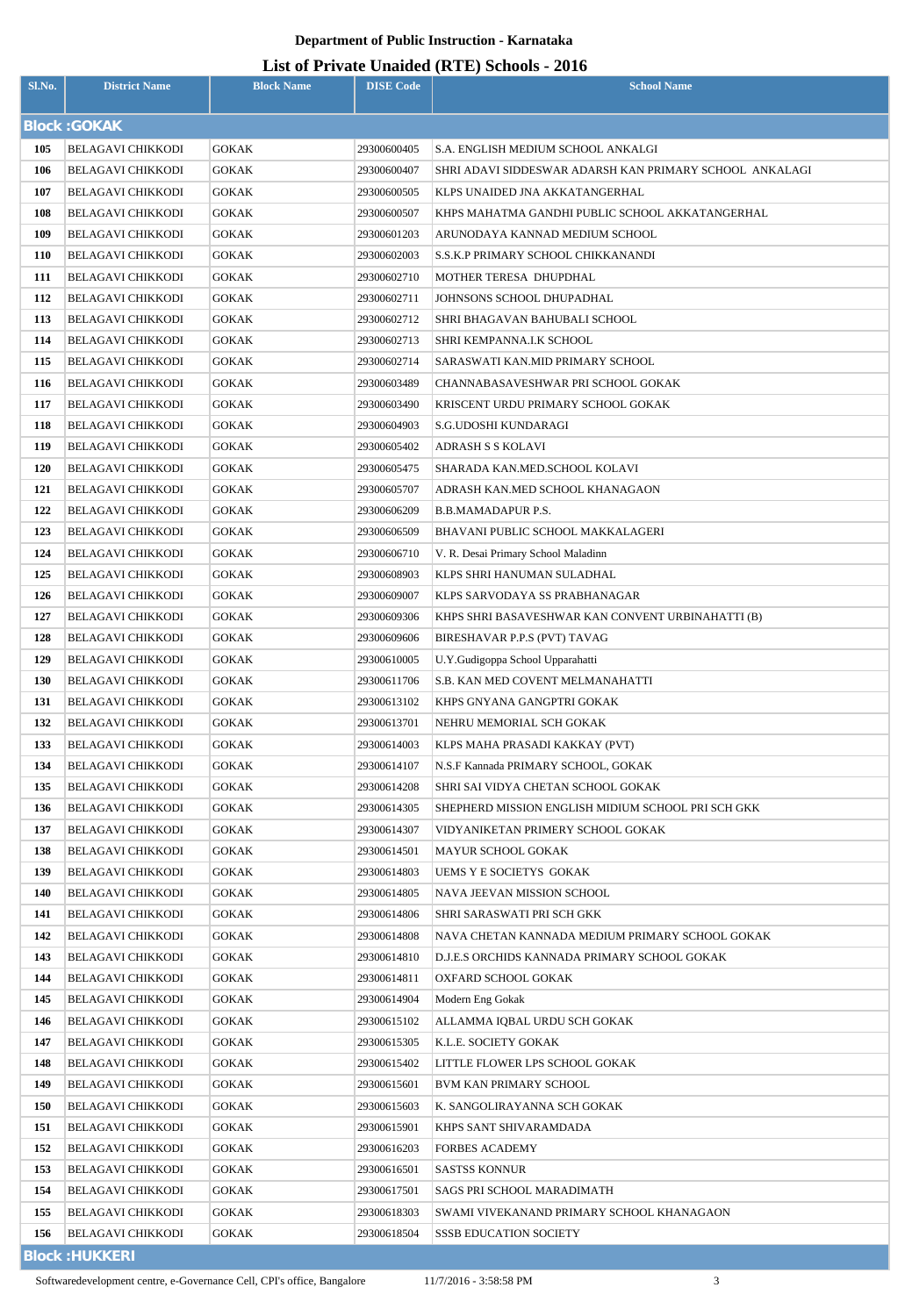| Sl.No.     | <b>District Name</b>                          | <b>Block Name</b>         | <b>DISE Code</b>           | <b>School Name</b>                                             |
|------------|-----------------------------------------------|---------------------------|----------------------------|----------------------------------------------------------------|
|            | <b>BELAGAVI CHIKKODI</b>                      | <b>HUKKERI</b>            | 29300700303                | <b>GHORPADE KAN CONV ARJUNAWAD</b>                             |
| 157<br>158 | <b>BELAGAVI CHIKKODI</b>                      | HUKKERI                   | 29300701505                | MAHALAXMI KANNADA CONVENT BELAVI                               |
| 159        | <b>BELAGAVI CHIKKODI</b>                      | HUKKERI                   | 29300701615                | D P KHEMALAPURE CENTRAL SCHOOL B-BAGEWADI                      |
| 160        | <b>BELAGAVI CHIKKODI</b>                      | HUKKERI                   | 29300701804                | LAXMI KAN CONVENT BASAPUR                                      |
| 161        | <b>BELAGAVI CHIKKODI</b>                      | HUKKERI                   | 29300702602                | SHANKARLING KAN CONV CHIKALGUDD                                |
| 162        | <b>BELAGAVI CHIKKODI</b>                      | HUKKERI                   | 29300702603                | SHANKARLING MODEL SCHOOL CHIKALGUDD                            |
| 163        | <b>BELAGAVI CHIKKODI</b>                      | <b>HUKKERI</b>            | 29300703303                | MAHALAXMI KAN CONV GOTUR                                       |
| 164        | <b>BELAGAVI CHIKKODI</b>                      | HUKKERI                   | 29300703404                | CHANNABASAV DEVARU KAN CONV GHODAGERI                          |
| 165        | <b>BELAGAVI CHIKKODI</b>                      | HUKKERI                   | 29300704109                | SHIVAPPA GUNDALI KAN CONV HEBBAL                               |
| 166        | <b>BELAGAVI CHIKKODI</b>                      | HUKKERI                   | 29300704803                | ARIHANT KAN CONV HULLOLI                                       |
| 167        | <b>BELAGAVI CHIKKODI</b>                      | HUKKERI                   | 29300705603                | BASAVESHWAR KAN CONV KOCHARI                                   |
| 168        | <b>BELAGAVI CHIKKODI</b>                      | HUKKERI                   | 29300705802                | LITTLE KINGDOM KAN CONV KAMATANUR                              |
| 169        | <b>BELAGAVI CHIKKODI</b>                      | <b>HUKKERI</b>            | 29300706005                | SWAMI VIVEKANAND KAN PRYand HS KURANI                          |
| 170        | <b>BELAGAVI CHIKKODI</b>                      | <b>HUKKERI</b>            | 29300706203                | KANNADA and MARATHI CONV KANAGALA                              |
| 171        | <b>BELAGAVI CHIKKODI</b>                      | <b>HUKKERI</b>            | 29300706405                | CHETAN KAN CONV MADIHALLI                                      |
| 172        | <b>BELAGAVI CHIKKODI</b>                      | HUKKERI                   | 29300706406                | VIDYASAGAR KAN CON MADIHALLI                                   |
| 173        | <b>BELAGAVI CHIKKODI</b>                      | HUKKERI                   | 29300706803                | BAPUJI CONENT MASARAGUPPI                                      |
| 174        | <b>BELAGAVI CHIKKODI</b>                      | HUKKERI                   | 29300707102                | BASAWESHWAR KAN CONV NOGANIHAL                                 |
| 175        | <b>BELAGAVI CHIKKODI</b>                      | HUKKERI                   | 29300707612                | S N J P KAN CONV NIDASOSI                                      |
| 176        | <b>BELAGAVI CHIKKODI</b>                      | HUKKERI                   | 29300707704                | LAXMI SARASWATI KAN CON NERLI                                  |
| 177        | <b>BELAGAVI CHIKKODI</b>                      | HUKKERI                   | 29300707707                | KAVERI KAN CONV NERLI                                          |
| 178        | <b>BELAGAVI CHIKKODI</b>                      | HUKKERI                   | 29300707710                | MALLIKARJUN KAN CONV AMMANAGI                                  |
| 179        | <b>BELAGAVI CHIKKODI</b>                      | HUKKERI                   | 29300707807                | SHIVANAND KAN CONV PACHAPUR                                    |
| 180        | <b>BELAGAVI CHIKKODI</b>                      | HUKKERI                   | 29300707808                | MALLIKARAJUN KAN CON PACHAPUR                                  |
| 181        | <b>BELAGAVI CHIKKODI</b>                      | HUKKERI                   | 29300707905                | <b>GOOD SHAPHERD SCHOOL RAXI</b>                               |
| 182        | <b>BELAGAVI CHIKKODI</b>                      | HUKKERI                   | 29300708302                | BASAVESHWAR KAN CONV SULTANPUR                                 |
| 183        | <b>BELAGAVI CHIKKODI</b>                      | <b>HUKKERI</b>            | 29300708704                | DR GANGADHAR KAN CONV SHIRADHAN                                |
| 184        | <b>BELAGAVI CHIKKODI</b>                      | HUKKERI                   | 29300709705                | S S MALAKAR KAN CONV ANANDPUR HATTARAGI                        |
| 185        | <b>BELAGAVI CHIKKODI</b>                      | HUKKERI                   | 29300709804                | SWAMI VIVEKANAND KAN CONV U-KHANAPUR                           |
| 186        | <b>BELAGAVI CHIKKODI</b>                      | HUKKERI                   | 29300709905                | BRAHMANAND KAN CONV YARANAL                                    |
| 187        | <b>BELAGAVI CHIKKODI</b>                      | HUKKERI                   | 29300710207                | CES KAN CONV YAMAKANAMARADI                                    |
| 188        | <b>BELAGAVI CHIKKODI</b>                      | HUKKERI                   | 29300710212                | N S F KAN CONV YAMAKANAMARADI                                  |
| 189        | <b>BELAGAVI CHIKKODI</b>                      | <b>HUKKERI</b>            | 29300710410                | LAXMI KAN CONV YELIMUNNOLI                                     |
| 190        | BELAGAVI CHIKKODI                             | HUKKERI                   | 29300710603                | SRI LAXMIDEVI KAN CONV ZANGATIHAL                              |
| 191        | BELAGAVI CHIKKODI                             | <b>HUKKERI</b>            | 29300711505                | Y C E S KAN CONV HIDAKAL DAM                                   |
| 192        | <b>BELAGAVI CHIKKODI</b>                      | HUKKERI                   | 29300711506                | SHRUSTI KAN CON HIDAKAL DAM                                    |
| 193        | <b>BELAGAVI CHIKKODI</b>                      | <b>HUKKERI</b>            | 29300711508                | ST THERESA ENGLISH SCHOOL HIDAKAL DAM                          |
| 194        | <b>BELAGAVI CHIKKODI</b>                      | <b>HUKKERI</b>            | 29300712401                | VIDYANIKETAN CONV SANKESHWAR                                   |
| 195        | <b>BELAGAVI CHIKKODI</b>                      | HUKKERI                   | 29300712403                | ALLAMA IQBAL URDU CONV SANKESHWAR                              |
| 196        | <b>BELAGAVI CHIKKODI</b>                      | HUKKERI                   | 29300712404                | SWAMI VIVEKANAND KAN CONV SANKESHWAR                           |
| 197        | <b>BELAGAVI CHIKKODI</b>                      | HUKKERI                   | 29300713002                | A S N S S P K KURBET KAN CONV SANKESHWAR                       |
| 198<br>199 | <b>BELAGAVI CHIKKODI</b>                      | HUKKERI                   | 29300713003<br>29300713302 | A P S S KAN CONV SANKESHWAR                                    |
| <b>200</b> | <b>BELAGAVI CHIKKODI</b><br>BELAGAVI CHIKKODI | HUKKERI<br>HUKKERI        | 29300713802                | BRILLIANT PRIMARY SCHOOL, ANKALE<br>MAGDUM KAN CONV SANKEHSWAR |
| 201        | <b>BELAGAVI CHIKKODI</b>                      |                           | 29300714001                | S S(KHATEDAR) PATIL ENG CONV SANKESHWAR                        |
| 202        | <b>BELAGAVI CHIKKODI</b>                      | HUKKERI<br><b>HUKKERI</b> | 29300714002                | JAGADGURU PANCHACHARYA KAN CONV SANKESHWAR                     |
| 203        | BELAGAVI CHIKKODI                             | HUKKERI                   | 29300714201                | S S K PATIL ENG MED CBSE SANKESHWAR                            |
| 204        | <b>BELAGAVI CHIKKODI</b>                      | HUKKERI                   | 29300714301                | S K PUBLIC SCHOOL HUKKERI                                      |
| 205        | <b>BELAGAVI CHIKKODI</b>                      | HUKKERI                   | 29300715303                | GYMKHANA ENGLISH MEDIUM SCHOOL HUKKERI                         |
| 206        | <b>BELAGAVI CHIKKODI</b>                      | <b>HUKKERI</b>            | 29300715701                | BHARATESH KAN CONV HUKKERI                                     |
| 207        | <b>BELAGAVI CHIKKODI</b>                      | <b>HUKKERI</b>            | 29300715901                | MAHAVEER KAN CONV HUKKERI                                      |
| 208        | <b>BELAGAVI CHIKKODI</b>                      | HUKKERI                   | 29300716003                | SRI SWAMI VIVEKANAND KAN CONV HUKKERI                          |
| 209        | <b>BELAGAVI CHIKKODI</b>                      | HUKKERI                   | 29300716004                | SRI JAGADGURU RENUKACHARYA KAN CONV HUKKERI                    |
|            | <b>Block: NIPPANI</b>                         |                           |                            |                                                                |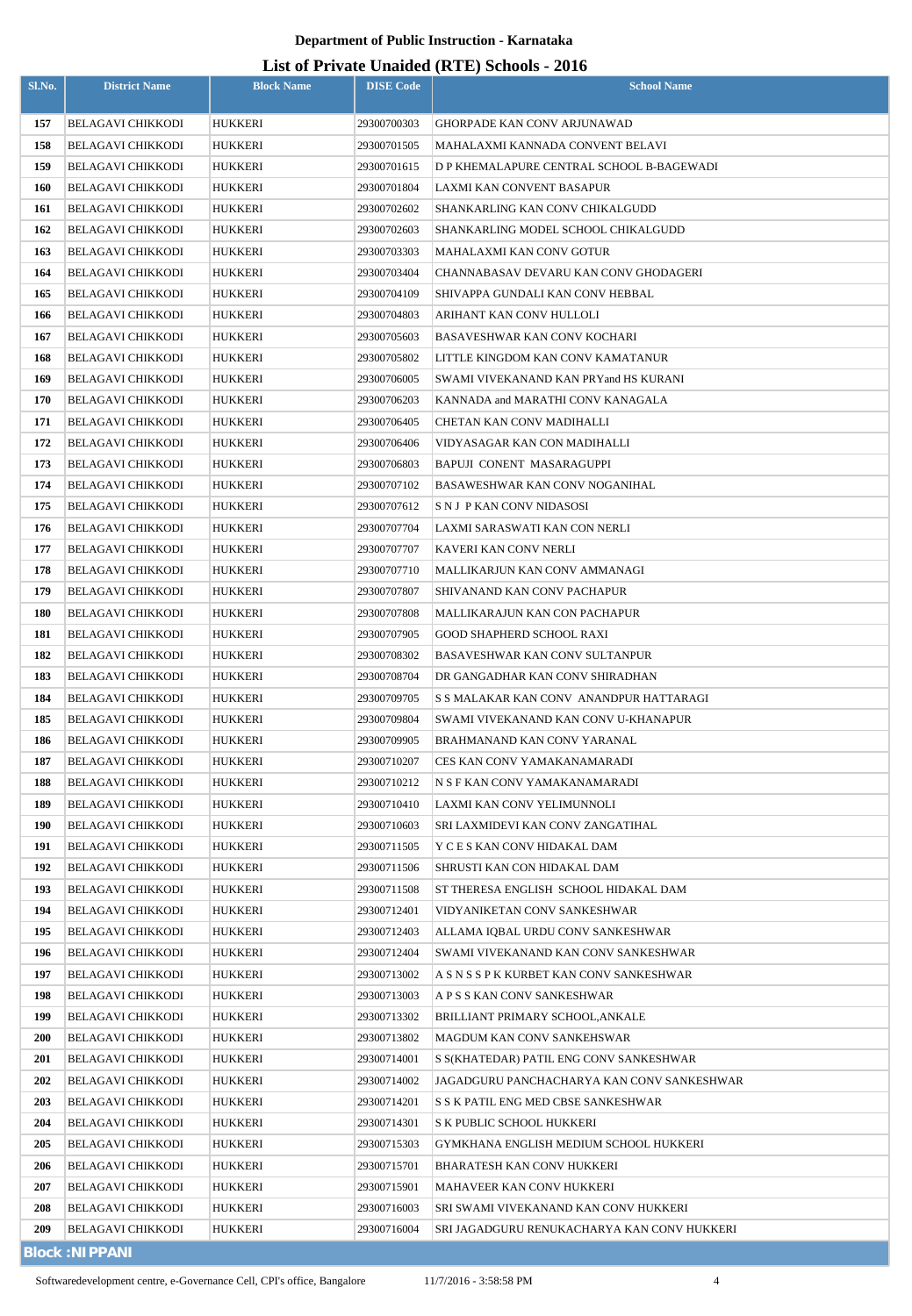| Sl.No. | <b>District Name</b>     | <b>Block Name</b> | <b>DISE Code</b> | <b>School Name</b>                                          |
|--------|--------------------------|-------------------|------------------|-------------------------------------------------------------|
| 210    | <b>BELAGAVI CHIKKODI</b> | <b>NIPPANI</b>    | 29300900207      | Sangoli Rayanna Kannada Medium Primary School Akkol         |
| 211    | <b>BELAGAVI CHIKKODI</b> | <b>NIPPANI</b>    | 29300900208      | Marathi Convent School Akkol                                |
| 212    | <b>BELAGAVI CHIKKODI</b> | <b>NIPPANI</b>    | 29300900511      | S E S K M L PCS BEDAKIHAL                                   |
| 213    | <b>BELAGAVI CHIKKODI</b> | <b>NIPPANI</b>    | 29300900608      | Shri B.K.M.S Benadi                                         |
| 214    | <b>BELAGAVI CHIKKODI</b> | <b>NIPPANI</b>    | 29300900910      | Gomatesh Kannada Convent Bhoj                               |
| 215    | <b>BELAGAVI CHIKKODI</b> | <b>NIPPANI</b>    | 29300901013      | A.R.D.S Marathi Convent Boragaon                            |
| 216    | <b>BELAGAVI CHIKKODI</b> | <b>NIPPANI</b>    | 29300901019      | AE And UDS K.L.P.S Boragaon                                 |
| 217    | <b>BELAGAVI CHIKKODI</b> | <b>NIPPANI</b>    | 29300901022      | R.A Patil Kannada Medium School Boragaon                    |
| 218    | <b>BELAGAVI CHIKKODI</b> | <b>NIPPANI</b>    | 29300901023      | Shri Vidya Sagar Marathi Medium L.P.S Boragaon              |
| 219    | <b>BELAGAVI CHIKKODI</b> | <b>NIPPANI</b>    | 29300901210      | Nisarga Kannada Primary School Galataga                     |
| 220    | <b>BELAGAVI CHIKKODI</b> | <b>NIPPANI</b>    | 29300901212      | K.L.E KHPS Galataga                                         |
| 221    | <b>BELAGAVI CHIKKODI</b> | <b>NIPPANI</b>    | 29300901603      | A.K Kannada Convent Janawad                                 |
| 222    | <b>BELAGAVI CHIKKODI</b> | <b>NIPPANI</b>    | 29300901806      | M.H.P.S SJMV Karadaga                                       |
| 223    | <b>BELAGAVI CHIKKODI</b> | <b>NIPPANI</b>    | 29300902010      | Shree Ambika Adarsha Vidyalay Koganoli                      |
| 224    | <b>BELAGAVI CHIKKODI</b> | <b>NIPPANI</b>    | 29300902013      | New Eng Mar Medium School Koganoli                          |
| 225    | <b>BELAGAVI CHIKKODI</b> | <b>NIPPANI</b>    | 29300902014      | International Public School Koganoli(Pri)                   |
| 226    | <b>BELAGAVI CHIKKODI</b> | <b>NIPPANI</b>    | 29300902206      | Drishti Convent Kurli                                       |
| 227    | <b>BELAGAVI CHIKKODI</b> | <b>NIPPANI</b>    | 29300902606      | Shri Sai Marathi Higher Primary School Mangur               |
| 228    | <b>BELAGAVI CHIKKODI</b> | <b>NIPPANI</b>    | 29300902608      | Mangur Vidyalay Mangur                                      |
| 229    | BELAGAVI CHIKKODI        | <b>NIPPANI</b>    | 29300902610      | Achrya Payasagar Kannad Medium Convent School Mangur        |
| 230    | <b>BELAGAVI CHIKKODI</b> | <b>NIPPANI</b>    | 29300902804      | Shivashankar Jolle Public School Naganur                    |
| 231    | <b>BELAGAVI CHIKKODI</b> | <b>NIPPANI</b>    | 29300902910      | K.H.P.S Shree Laxmi Convent Nej                             |
| 232    | <b>BELAGAVI CHIKKODI</b> | <b>NIPPANI</b>    | 29300903306      | DEVNANDI KAN CON SHAMANEWADI                                |
| 233    | <b>BELAGAVI CHIKKODI</b> | <b>NIPPANI</b>    | 29300903308      | ACHARYA SRI G N M KLPS SHAMANEWADI                          |
| 234    | <b>BELAGAVI CHIKKODI</b> | <b>NIPPANI</b>    | 29300904903      | H V K Marathi Vidyaniketan Nippani                          |
| 235    | <b>BELAGAVI CHIKKODI</b> | <b>NIPPANI</b>    | 29300905002      | KLE ENGLISH MEDIUM PRIMARY SCHOO.L NIPPANII                 |
| 236    | <b>BELAGAVI CHIKKODI</b> | <b>NIPPANI</b>    | 29300905004      | KLE'S Kannada Medium Primary School Old PB Road Nippani     |
| 237    | <b>BELAGAVI CHIKKODI</b> | <b>NIPPANI</b>    | 29300905502      | Shriniketan Kannada Convent Nippani                         |
| 238    | <b>BELAGAVI CHIKKODI</b> | <b>NIPPANI</b>    | 29300905901      | Kasturba Bal Bhavan Nippani                                 |
| 239    | <b>BELAGAVI CHIKKODI</b> | <b>NIPPANI</b>    | 29300906201      | Shivsharan Shree Danammadevi Kannada Convent School Nippani |
| 240    | <b>BELAGAVI CHIKKODI</b> | <b>NIPPANI</b>    | 29300906402      | GIRLS MARATHI CONVENT School Nippani                        |
| 241    | <b>BELAGAVI CHIKKODI</b> | <b>NIPPANI</b>    | 29300906801      | ISLA URDU CONVENT SCHOOL NIPPANI                            |
| 242    | BELAGAVI CHIKKODI        | <b>NIPPANI</b>    | 29300906902      | Hazarat Ummulfuqra Urdu Girls Primary School Nippani        |
| 243    | BELAGAVI CHIKKODI        | <b>NIPPANI</b>    | 29300907210      | MODERN ENGLISH MEDIUM SCHOOL Primary Nippani                |
| 244    | <b>BELAGAVI CHIKKODI</b> | <b>NIPPANI</b>    | 29300907602      | KLES CBSC SCHOOL NIPPANI                                    |
| 245    | <b>BELAGAVI CHIKKODI</b> | <b>NIPPANI</b>    | 29300907908      | TINY TOTS ENGLISH MEDIUM CONVENT (Primary) NIPANI           |
| 246    | <b>BELAGAVI CHIKKODI</b> | <b>NIPPANI</b>    | 29300909604      | K.H.P.S SMS KMPS Sadalaga                                   |
| 247    | <b>BELAGAVI CHIKKODI</b> | <b>NIPPANI</b>    | 29300909605      | Sadalaga MHPS Convent Sadalaga                              |
| 248    | <b>BELAGAVI CHIKKODI</b> | <b>NIPPANI</b>    | 29300909609      | Sadalaga Eng Med CBSE School Sadalaga                       |
|        | <b>Block: RAIBAG</b>     |                   |                  |                                                             |
| 249    | <b>BELAGAVI CHIKKODI</b> | <b>RAIBAG</b>     | 29301000115      | LSB BC Edn Society ALAKNUR                                  |
| 250    | <b>BELAGAVI CHIKKODI</b> | RAIBAG            | 29301000210      | S B GHATAGE PRIMARY SCHOOL ALAGWADI                         |
| 251    | <b>BELAGAVI CHIKKODI</b> | RAIBAG            | 29301000408      | KALPVRAKSHA PRIMARY SCHOOL BASTAWAD                         |
| 252    | <b>BELAGAVI CHIKKODI</b> | RAIBAG            | 29301000809      | KLPS REVANASIDDESHWAR BHENDAWAD                             |
| 253    | <b>BELAGAVI CHIKKODI</b> | <b>RAIBAG</b>     | 29301000810      | ADARSH KAN PRIMARY SCHOOL BHENDAWAD                         |
| 254    | <b>BELAGAVI CHIKKODI</b> | RAIBAG            | 29301001320      | KLPS UNITED NOBEL CONVENT                                   |
| 255    | <b>BELAGAVI CHIKKODI</b> | RAIBAG            | 29301001323      | KHPS AJIT BANE (AIDED) CHINCHALI                            |
| 256    | <b>BELAGAVI CHIKKODI</b> | RAIBAG            | 29301001324      | NOOTAN KPS CHINCHALI                                        |
| 257    | <b>BELAGAVI CHIKKODI</b> | RAIBAG            | 29301001905      | KHPS SHRI MAHALAXMI (UNAIDED)                               |
| 258    | <b>BELAGAVI CHIKKODI</b> | <b>RAIBAG</b>     | 29301002015      | Higher Primary School (UNAIDED)BHARATI Harugeri             |
| 259    | <b>BELAGAVI CHIKKODI</b> | RAIBAG            | 29301002024      | PRATIBHA HADAKAR HIGHER PRIMARY SCHOOL(UNAIDED) HARUGERI    |
| 260    | <b>BELAGAVI CHIKKODI</b> | RAIBAG            | 29301002026      | KALIDAS PRIMARY (UNAIDED)HARUGERI                           |
| 261    | <b>BELAGAVI CHIKKODI</b> | RAIBAG            | 29301002027      | VIDYA CHETAN PRIMARY (UNAIDED)                              |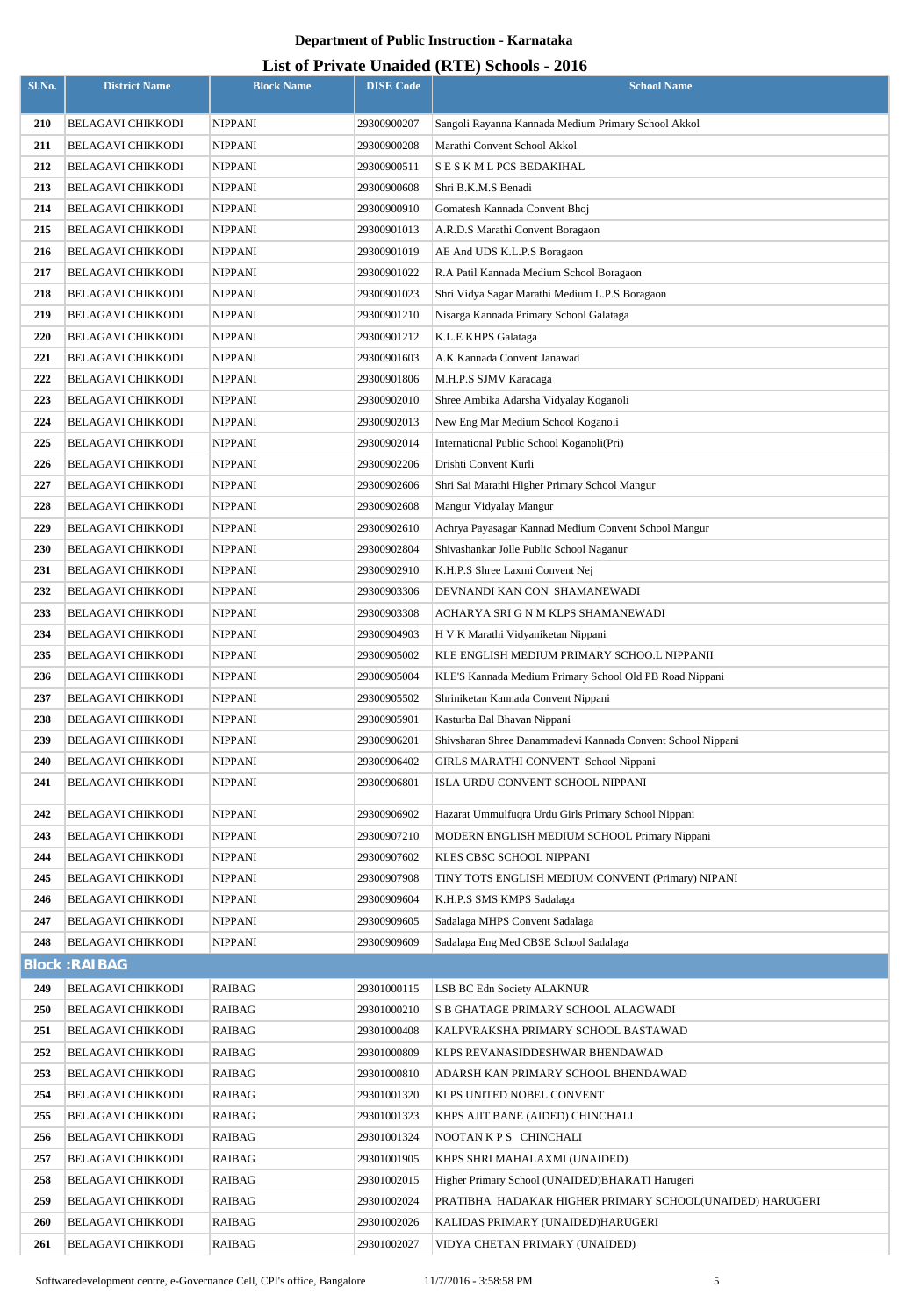| Sl.No.     | <b>District Name</b>                                 | <b>Block Name</b> | <b>DISE Code</b>           | $List$ of Trivally Unatural (IVTE) behoods - 2010<br><b>School Name</b>          |
|------------|------------------------------------------------------|-------------------|----------------------------|----------------------------------------------------------------------------------|
|            |                                                      |                   |                            |                                                                                  |
| 262        | <b>BELAGAVI CHIKKODI</b>                             | <b>RAIBAG</b>     | 29301002028                | ADRASH PRIMARY (UNAIDED)                                                         |
| 263        | <b>BELAGAVI CHIKKODI</b>                             | <b>RAIBAG</b>     | 29301002033                | JANODAYA HARUGERI CROSS (UNAIDED)                                                |
| 264        | <b>BELAGAVI CHIKKODI</b>                             | <b>RAIBAG</b>     | 29301002047                | ST. PT. ENG H.S. (UNAIDED)                                                       |
| 265        | <b>BELAGAVI CHIKKODI</b>                             | RAIBAG            | 29301002050                | SHARADA K M P S HARUGERI                                                         |
| 266        | <b>BELAGAVI CHIKKODI</b>                             | <b>RAIBAG</b>     | 29301002051                | S B DARUR K M P S HARUGERI                                                       |
| 267        | <b>BELAGAVI CHIKKODI</b>                             | RAIBAG            | 29301002052                | S M E T LITTLE HEARTS KMPS                                                       |
| 268        | <b>BELAGAVI CHIKKODI</b>                             | RAIBAG            | 29301002056                | <b>SUMADHUR PRIMARY</b>                                                          |
| 269        | <b>BELAGAVI CHIKKODI</b>                             | RAIBAG            | 29301002058                | NETAJI PRIMARY SCHOOL                                                            |
| 270        | <b>BELAGAVI CHIKKODI</b>                             | RAIBAG            | 29301002059                | NOORANI URDU PRIMARY HARUGERI                                                    |
| 271        | <b>BELAGAVI CHIKKODI</b>                             | RAIBAG            | 29301002060                | VISHWABHARATI PRI SCHOOL HARUGERI                                                |
| 272        | <b>BELAGAVI CHIKKODI</b>                             | RAIBAG            | 29301002067                | BEERESHWAR PRIMARY SCHOOL BEERAPPANAMADDI HARUGERI                               |
| 273        | <b>BELAGAVI CHIKKODI</b>                             | RAIBAG            | 29301002068                | SAINT JOSEPH PRIMARY SCHOOL HARUGERI                                             |
| 274        | <b>BELAGAVI CHIKKODI</b>                             | RAIBAG            | 29301002069                | ST. PT. Kan Medium Primary School (UNAIDED)                                      |
| 275        | <b>BELAGAVI CHIKKODI</b>                             | RAIBAG            | 29301002070                | PRATIBA VASNT RAO PATIL PRIMARY SCHOOL                                           |
| 276<br>277 | <b>BELAGAVI CHIKKODI</b>                             | RAIBAG            | 29301002217                | K.H.P.S SANGOLI RAYANNA (UNAIDED)<br>K.H.P.S GUNADHARNANDI                       |
| 278        | <b>BELAGAVI CHIKKODI</b><br><b>BELAGAVI CHIKKODI</b> | RAIBAG<br>RAIBAG  | 29301002218<br>29301002223 | K.L.P.S LAKKAMMADEVI PRIMRY SCHOOL HIDAKAL                                       |
| 279        | <b>BELAGAVI CHIKKODI</b>                             | RAIBAG            | 29301002303                | S. RAYANNA PRI SCHOOL HUBBARWADI                                                 |
| 280        | <b>BELAGAVI CHIKKODI</b>                             | RAIBAG            | 29301002410                | SHRI VIDYASARASHWATI PRIMARY SCHOOL ITANAL                                       |
| 281        | <b>BELAGAVI CHIKKODI</b>                             | RAIBAG            | 29301002506                | TAIBAI K.M.P.S. JALALPUR                                                         |
| 282        | <b>BELAGAVI CHIKKODI</b>                             | RAIBAG            | 29301002602                | SHRI VALMIKI PRI SCHOOL JODATTI                                                  |
| 283        | <b>BELAGAVI CHIKKODI</b>                             | RAIBAG            | 29301002707                | SWAMY VIVEKANAND PRIMARY                                                         |
| 284        | <b>BELAGAVI CHIKKODI</b>                             | RAIBAG            | 29301002805                | KLPS MAHATMAGANDHI                                                               |
| 285        | <b>BELAGAVI CHIKKODI</b>                             | RAIBAG            | 29301002912                | VITHALRAI PRIMARY (UNAIDED)                                                      |
| 286        | <b>BELAGAVI CHIKKODI</b>                             | RAIBAG            | 29301002917                | ISHWAR BALAPPA JADHAV CONVENT                                                    |
| 287        | <b>BELAGAVI CHIKKODI</b>                             | RAIBAG            | 29301002925                | JAI HANUMAN K M P S                                                              |
| 288        | <b>BELAGAVI CHIKKODI</b>                             | <b>RAIBAG</b>     | 29301003003                | K.H.P.S.(UNAIDED)H.S.S.                                                          |
| 289        | BELAGAVI CHIKKODI                                    | RAIBAG            | 29301003005                | SWAMI VIVEKANAND PRIMARY KHANADAL                                                |
| <b>290</b> | <b>BELAGAVI CHIKKODI</b>                             | RAIBAG            | 29301003007                | SHRI SHARADADEVI PRIMARY SCHOOL KHANADAL                                         |
| 291        | <b>BELAGAVI CHIKKODI</b>                             | RAIBAG            | 29301003603                | swami viveekananda conavent school MANTUR                                        |
| 292        | <b>BELAGAVI CHIKKODI</b>                             | RAIBAG            | 29301003811                | CHALLENGE PRIMARY SCHOOL MORAB                                                   |
| 293        | <b>BELAGAVI CHIKKODI</b>                             | RAIBAG            | 29301003812                | LATE SHEKAR S BANE KAN PRIMARY SCHOOL MORAB                                      |
| 294        | <b>BELAGAVI CHIKKODI</b>                             | RAIBAG            | 29301003813                | SHRI H D KUMARSWAMY KLPS MORAB                                                   |
| 295        | <b>BELAGAVI CHIKKODI</b>                             | RAIBAG            | 29301003814                | TANABAI KLPS MORAB                                                               |
| 296        | <b>BELAGAVI CHIKKODI</b>                             | RAIBAG            | 29301003926                | K.L.P.S Sidlingeshwar Mugalkhod                                                  |
| 297        | <b>BELAGAVI CHIKKODI</b>                             | RAIBAG            | 29301003931                | ADRASH PRIMARY SCHOOL(UNAIDED)                                                   |
| 298        | <b>BELAGAVI CHIKKODI</b>                             | RAIBAG            | 29301003935                | SHRI SIDDASHREE PRIMARY MUGALAKHOD                                               |
| 299        | <b>BELAGAVI CHIKKODI</b>                             | RAIBAG            | 29301003936                | RAINBOW PRIMARY SCH MUGALKHOD                                                    |
| 300        | <b>BELAGAVI CHIKKODI</b>                             | RAIBAG            | 29301004405                | SIDDAROOD KHPS                                                                   |
| 301        | <b>BELAGAVI CHIKKODI</b>                             | RAIBAG            | 29301004411                | ABHISHEK PRIMARY SCHOOL NIPANAL                                                  |
| 302        | <b>BELAGAVI CHIKKODI</b>                             | RAIBAG            | 29301004509                | SHRI SIDDESHWAR PRIMARY SCHOOL                                                   |
| 303        | <b>BELAGAVI CHIKKODI</b>                             | RAIBAG            | 29301004606                | <b>GHATAGE K M P S</b>                                                           |
| 304        | <b>BELAGAVI CHIKKODI</b>                             | RAIBAG            | 29301004709                | SWAMY VIVEKANAND PRIMARY                                                         |
| 305        | <b>BELAGAVI CHIKKODI</b>                             | RAIBAG            | 29301004806                | BASAVAGOPAL PRIMARY (UNAIDED)                                                    |
| 306        | <b>BELAGAVI CHIKKODI</b>                             | RAIBAG            | 29301004959                | Shri Halsiddeshwar LPS KHAIRWADI                                                 |
| 307        | <b>BELAGAVI CHIKKODI</b>                             | RAIBAG            | 29301004968                | P B PATIL PRIMARY SCHOOL RAIBAG                                                  |
| 308        | <b>BELAGAVI CHIKKODI</b>                             | RAIBAG            | 29301005109                | ANNAPPA KHEMALAPURE H.P.S.                                                       |
| 309        | <b>BELAGAVI CHIKKODI</b>                             | RAIBAG            | 29301005114                | K L P S (Un Aided) Muragharajendra                                               |
| 310        | <b>BELAGAVI CHIKKODI</b>                             | RAIBAG            | 29301005116                | VIDYANIDHI PRIMARY                                                               |
| 311        | <b>BELAGAVI CHIKKODI</b><br><b>BELAGAVI CHIKKODI</b> | RAIBAG            | 29301005125<br>29301005127 | KHPS Shri Ramakrihan Public School                                               |
| 312<br>313 | <b>BELAGAVI CHIKKODI</b>                             | RAIBAG<br>RAIBAG  | 29301005129                | Shri Bhadrakali kannada School Bhendawad<br>KHPS (Unaided) Shri SHARANSIDDESHWAR |
| 314        | <b>BELAGAVI CHIKKODI</b>                             | RAIBAG            | 29301005135                | KLPS (Unaided) Reverside Pry School                                              |
| 315        | <b>BELAGAVI CHIKKODI</b>                             | <b>RAIBAG</b>     | 29301005140                | Smt Shivagangamma Mathad Pry School                                              |
|            |                                                      |                   |                            |                                                                                  |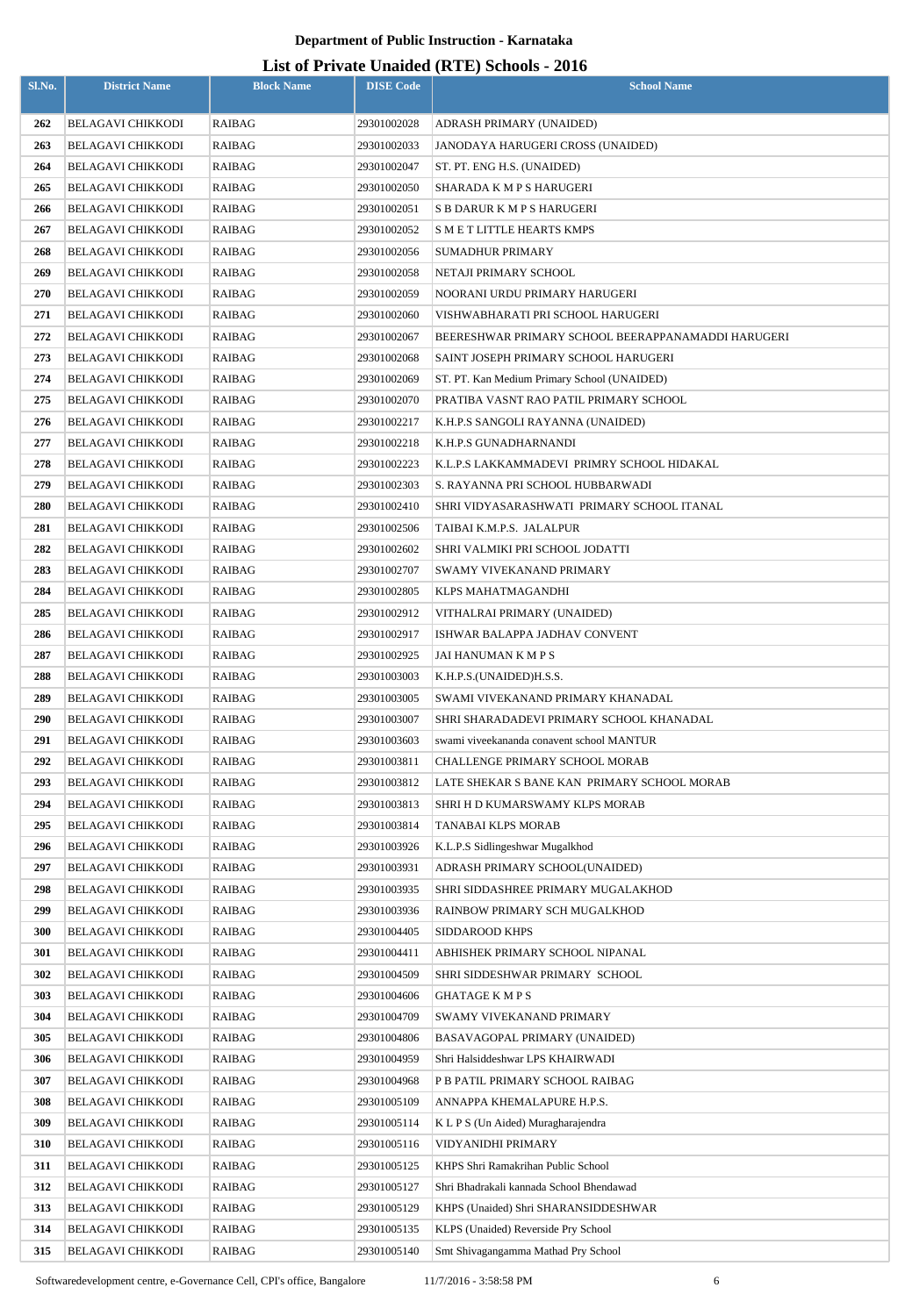## **List of Private Unaided (RTE) Schools - 2016**

|        |                                                      |                         |                            | List of Trivald Unafuld $(M12)$ behoods - 2010                                          |
|--------|------------------------------------------------------|-------------------------|----------------------------|-----------------------------------------------------------------------------------------|
| Sl.No. | <b>District Name</b>                                 | <b>Block Name</b>       | <b>DISE</b> Code           | <b>School Name</b>                                                                      |
|        |                                                      | <b>RAIBAG</b>           |                            |                                                                                         |
| 316    | <b>BELAGAVI CHIKKODI</b>                             |                         | 29301005141                | Vidyachetan Pry School Itanal                                                           |
| 317    | <b>BELAGAVI CHIKKODI</b>                             | RAIBAG                  | 29301005146                | Shri Shivashankar Pri School Kankanadi                                                  |
| 318    | <b>BELAGAVI CHIKKODI</b>                             | RAIBAG                  | 29301005205                | S V KSHIRASAGAR PRIMARY SUTATTI CROSS                                                   |
| 319    | <b>BELAGAVI CHIKKODI</b>                             | RAIBAG                  | 29301005605                | G S VADEYAR PRI SCHOOL YALPARATTI                                                       |
| 320    | <b>BELAGAVI CHIKKODI</b>                             | RAIBAG                  | 29301005704                | KLE SOCIETY"S KMP SCHOOL YADRAV                                                         |
| 321    | <b>BELAGAVI CHIKKODI</b>                             | RAIBAG                  | 29301006302                | ADRASH PRIMARY SCHOOL                                                                   |
| 322    | <b>BELAGAVI CHIKKODI</b>                             | RAIBAG                  | 29301006305                | BRITALAND KANNADA MEDIUM PRIMARY SCHOOL RAIBAG                                          |
| 323    | <b>BELAGAVI CHIKKODI</b>                             | RAIBAG                  | 29301006307                | CHOUGULE PRIMARY SCHOOL                                                                 |
| 324    | <b>BELAGAVI CHIKKODI</b>                             | RAIBAG                  | 29301006308                | DNYNAJYOTI PRIMARY SCHOOL                                                               |
| 325    | <b>BELAGAVI CHIKKODI</b>                             | RAIBAG                  | 29301006401                | SONIYA PRIMARY SCHOOL                                                                   |
| 326    | <b>BELAGAVI CHIKKODI</b>                             | RAIBAG                  | 29301006502                | MAHAVEER ENG PRIMARY and HIGHSCHOOL                                                     |
| 327    | <b>BELAGAVI CHIKKODI</b>                             | RAIBAG                  | 29301006801                | RAHUL PRIMARY SCHOOL                                                                    |
| 328    | <b>BELAGAVI CHIKKODI</b>                             | RAIBAG                  | 29301007301                | AMOGH PRIMARY and HIGHSCHOOL                                                            |
| 329    | <b>BELAGAVI CHIKKODI</b>                             | RAIBAG                  | 29301007302                | <b>IQRA URDU PRIMARY</b>                                                                |
| 330    | <b>BELAGAVI CHIKKODI</b>                             | RAIBAG                  | 29301007601                | SUNSHAIN PRIMARY SCHOOL KUDACHI                                                         |
| 331    | <b>BELAGAVI CHIKKODI</b>                             | RAIBAG                  | 29301008302                | KHPS ADARSH (AKPS)                                                                      |
| 332    | <b>BELAGAVI CHIKKODI</b>                             | RAIBAG                  | 29301008407                | JUNNEDIYA URDU PRIMARY KUDACHI                                                          |
| 333    | <b>BELAGAVI CHIKKODI</b>                             | RAIBAG                  | 29301008410                | NEHARU MEMORIAL SCHOOL KUDACHI                                                          |
| 334    | <b>BELAGAVI CHIKKODI</b>                             | RAIBAG                  | 29301008411                | <b>G INTERNATION SCHOOL KUDACHI</b>                                                     |
| 335    | <b>BELAGAVI CHIKKODI</b>                             | RAIBAG                  | 29301008501                | ROYAL INDIAN ACADEMY PRIMARY KUDACHI                                                    |
| 336    | <b>BELAGAVI CHIKKODI</b>                             | RAIBAG                  | 29301009403                | SHIVSHAKTI PRIMARY SCHOOL KUDACHI                                                       |
|        | <b>Block: KAGWAD</b>                                 |                         |                            |                                                                                         |
| 337    | <b>BELAGAVI CHIKKODI</b>                             | <b>KAGWAD</b>           | 29301300113                | Babangouda Patil School Kagawad (Marathi)                                               |
| 338    | <b>BELAGAVI CHIKKODI</b>                             | <b>KAGWAD</b>           | 29301300119                | SIDDESHWAR PRY SCHOOL. KAGAWAD                                                          |
| 339    | <b>BELAGAVI CHIKKODI</b>                             | <b>KAGWAD</b>           | 29301300122                | SHIVANAND KAN PRI SCHOOL KAGAWAD                                                        |
| 340    | <b>BELAGAVI CHIKKODI</b>                             | <b>KAGWAD</b>           | 29301300219                | SHANTISAGAR PRY SCHOOL. AINAPUR                                                         |
| 341    | <b>BELAGAVI CHIKKODI</b>                             | <b>KAGWAD</b>           | 29301300502                | Shri KARIYOGI SIDH KAN PRIMARY SCHOOL KAVALGUDD                                         |
| 342    |                                                      |                         |                            |                                                                                         |
| 343    | <b>BELAGAVI CHIKKODI</b><br><b>BELAGAVI CHIKKODI</b> | KAGWAD<br><b>KAGWAD</b> | 29301300608<br>29301300609 | SHRI PARASAPPA TUGASHETTI KAN PRY SCHOOL KEMPAWAD<br>M.K.GANDI. KAN PRY SCHOOL.KEMPAWAD |
| 344    | <b>BELAGAVI CHIKKODI</b>                             | <b>KAGWAD</b>           | 29301300917                | SHRI PARASAPPA TUGASHETTI MARATI PRY SCHOOL MANGASULI                                   |
|        |                                                      |                         |                            |                                                                                         |
| 345    | <b>BELAGAVI CHIKKODI</b><br><b>BELAGAVI CHIKKODI</b> | <b>KAGWAD</b>           | 29301300921                | SHRI PARASAPPA TUGASHETTI KAN PRY SCHOOL MANGASULI                                      |
| 346    |                                                      | <b>KAGWAD</b>           | 29301301008                | VIVEKANAND PRY SCHOOL MOLE                                                              |
| 347    | <b>BELAGAVI CHIKKODI</b>                             | <b>KAGWAD</b>           | 29301301009                | ADARSH PRY SCHOOL MOLE                                                                  |
| 348    | <b>BELAGAVI CHIKKODI</b>                             | <b>KAGWAD</b>           | 29301301014                | SHRI SIDDESHWAR PRY SCHOOL MOLE                                                         |
| 349    | <b>BELAGAVI CHIKKODI</b>                             | <b>KAGWAD</b>           | 29301301022                | SHRI YOGISIDDESHWAR PRY SCHOOL.MOLE                                                     |
| 350    | <b>BELAGAVI CHIKKODI</b>                             | <b>KAGWAD</b>           | 29301301506                | MODERN ENGLISH MEDIUM PRY SCHOOL SHIRAGUPPI                                             |
| 351    | <b>BELAGAVI CHIKKODI</b>                             | <b>KAGWAD</b>           | 29301301808                | J.L.CHOUGALE KAN PRY SCHOOL UGAR B.K                                                    |
| 352    | <b>BELAGAVI CHIKKODI</b>                             | <b>KAGWAD</b>           | 29301301920                | JAIN SAMAJ MANDAL KAN PRY SCHOOL UGAR.K.H                                               |
| 353    | <b>BELAGAVI CHIKKODI</b>                             | <b>KAGWAD</b>           | 29301301925                | Jnanayogi Sri. Siddeshwar Kan Pry School FARIDAKHANWADI                                 |
| 354    | <b>BELAGAVI CHIKKODI</b>                             | <b>KAGWAD</b>           | 29301301930                | MAHALAXMI PRY SCHOOL UGAR K.H.                                                          |
| 355    | <b>BELAGAVI CHIKKODI</b>                             | <b>KAGWAD</b>           | 29301301932                | GURUDEV MALLIKARJUN KAN PRY SCHOOL                                                      |
| 356    | <b>BELAGAVI CHIKKODI</b>                             | KAGWAD                  | 29301301936                | SHRI GURU VIDYA KAN PRI SCHOOL UGAR K.H                                                 |
| 357    | <b>BELAGAVI CHIKKODI</b>                             | <b>KAGWAD</b>           | 29301303201                | ACHARYA SHANTISAGAR KAN PRI SCHOOL SHEDBAL                                              |
| 358    | <b>BELAGAVI CHIKKODI</b>                             | <b>KAGWAD</b>           | 29301303306                | P.P.ACHARYA SHREE VIDYANAND MUNIRAJ KAN PRY SCHOOL SHEDBAL                              |
|        | <b>Block: MUDALGI</b>                                |                         |                            |                                                                                         |
| 359    | <b>BELAGAVI CHIKKODI</b>                             | <b>MUDALGI</b>          | 29301400402                | SHRI MAHALAXMI KHPS AWARADI                                                             |
| 360    | <b>BELAGAVI CHIKKODI</b>                             | <b>MUDALGI</b>          | 29301400403                | <b>UDAY KHPS AVARADI</b>                                                                |
| 361    | <b>BELAGAVI CHIKKODI</b>                             | MUDALGI                 | 29301400508                | SHRI SHIVANAND BHARATI SWAMIJI KLPS GANESHWADI                                          |
| 362    | <b>BELAGAVI CHIKKODI</b>                             | MUDALGI                 | 29301400804                | KLPS SJBYV BEERANAGADDI                                                                 |
| 363    | <b>BELAGAVI CHIKKODI</b>                             | MUDALGI                 | 29301401006                | KHPS B.K.C. BETAGERI                                                                    |
| 364    | <b>BELAGAVI CHIKKODI</b>                             | MUDALGI                 | 29301401113                | KHPS BASAVAESHWAR                                                                       |
| 365    | <b>BELAGAVI CHIKKODI</b>                             | MUDALGI                 | 29301401205                | KHPS GURUBASAVA BEERANGADDI                                                             |
| 366    | <b>BELAGAVI CHIKKODI</b>                             | MUDALGI                 | 29301401606                | S K S S LPS DHARMATTI                                                                   |
| 367    | <b>BELAGAVI CHIKKODI</b>                             | MUDALGI                 | 29301401705                | S.V.H.P.S DAVALESHWAR (UNAIDED)                                                         |
|        |                                                      |                         |                            |                                                                                         |

Softwaredevelopment centre, e-Governance Cell, CPI's office, Bangalore 11/7/2016 - 3:58:58 PM 7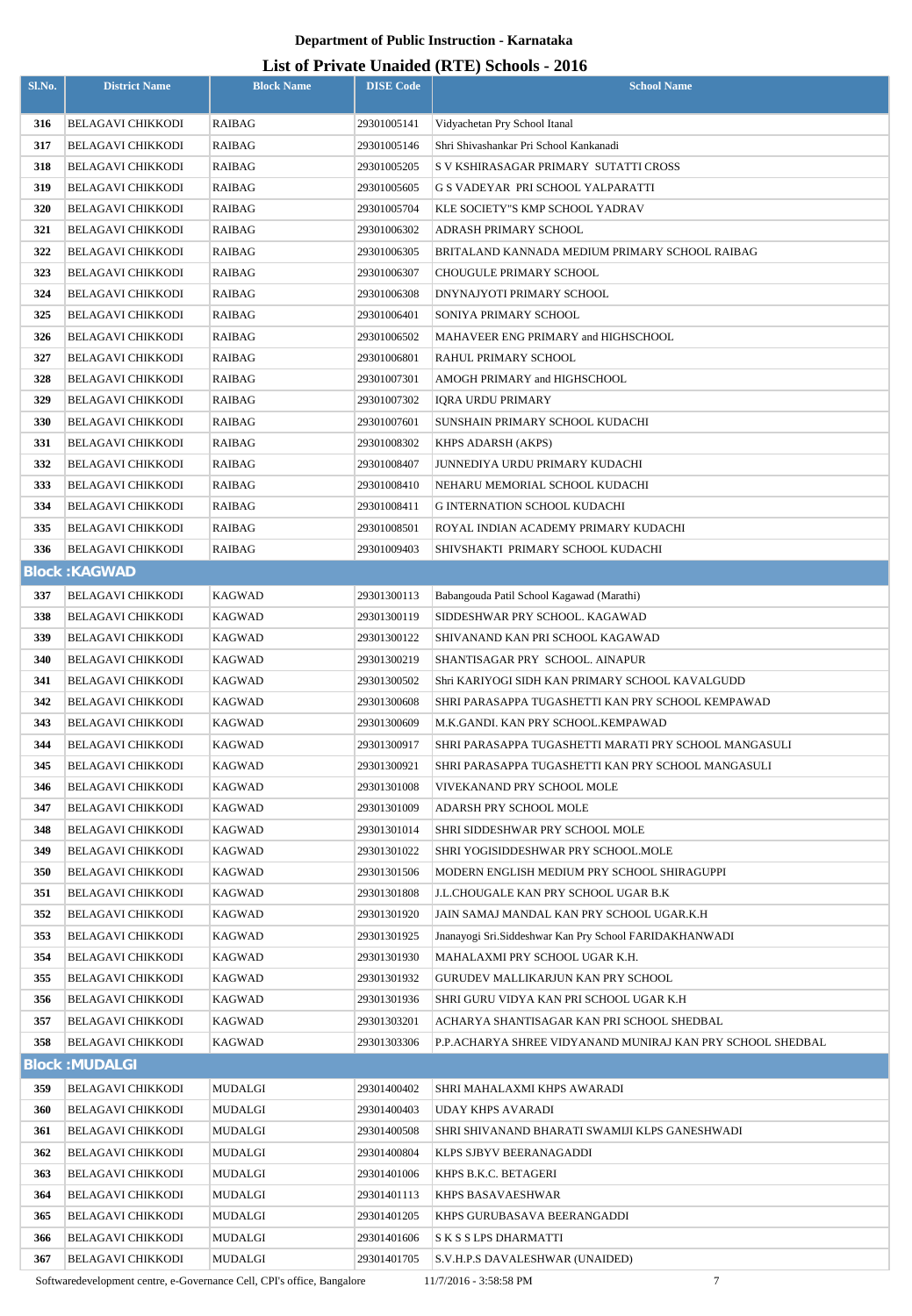| Sl.No.     | <b>District Name</b>                                 | <b>Block Name</b>  | <b>DISE Code</b>           | $\frac{1}{2}$<br><b>School Name</b>                         |
|------------|------------------------------------------------------|--------------------|----------------------------|-------------------------------------------------------------|
|            |                                                      |                    |                            | KLPS MADAVANAND GUJANATTI                                   |
| 368<br>369 | <b>BELAGAVI CHIKKODI</b>                             | MUDALGI            | 29301402108                |                                                             |
| 370        | <b>BELAGAVI CHIKKODI</b><br><b>BELAGAVI CHIKKODI</b> | MUDALGI<br>MUDALGI | 29301402402<br>29301402518 | SHRI MUTTU EDU SOCI KLPS HADAGINAL                          |
| 371        | <b>BELAGAVI CHIKKODI</b>                             | MUDALGI            | 29301402833                | Jyan Jyothi KLPS Hallur<br>KHPS SIDDALINGESHWAR Hunshyal PG |
| 372        | <b>BELAGAVI CHIKKODI</b>                             | <b>MUDALGI</b>     | 29301402905                | AJ HPS HUNASHYAL P.Y.                                       |
| 373        | <b>BELAGAVI CHIKKODI</b>                             | <b>MUDALGI</b>     | 29301403804                | K.H.P.S.N S F KOUJALAGI (UNAIDED)                           |
| 374        | <b>BELAGAVI CHIKKODI</b>                             | MUDALGI            | 29301403812                | KHPS JANA GANGOTRI                                          |
| 375        | <b>BELAGAVI CHIKKODI</b>                             | MUDALGI            | 29301403813                | KHPS SINDU MADAVA KOUJALAGI                                 |
| 376        | <b>BELAGAVI CHIKKODI</b>                             | MUDALGI            | 29301403815                | SANGOLI RAYANA HPS KOUJALAGI                                |
| 377        | <b>BELAGAVI CHIKKODI</b>                             | MUDALGI            | 29301403954                | <b>SKLPS KULGOD KULIGOD</b>                                 |
| 378        | <b>BELAGAVI CHIKKODI</b>                             | MUDALGI            | 29301403955                | LPS S D VANTAGUDI KULAGOD                                   |
| 379        | <b>BELAGAVI CHIKKODI</b>                             | MUDALGI            | 29301404205                | ORINTAL HPS MALLAPUR PG                                     |
| 380        | <b>BELAGAVI CHIKKODI</b>                             | MUDALGI            | 29301404236                | CRIST CONVENT HPS MALLAPUR PG (UNAIDED)                     |
| 381        | <b>BELAGAVI CHIKKODI</b>                             | MUDALGI            | 29301404238                | SHRI SIDDHIVINAYAK KHPS MALLAPUR PG                         |
| 382        | <b>BELAGAVI CHIKKODI</b>                             | MUDALGI            | 29301404239                | SMT AKKUTAI KHPS MALLAPUR PG(UNAIDED)                       |
| 383        | <b>BELAGAVI CHIKKODI</b>                             | MUDALGI            | 29301404243                | GOOD SHAFERD KLPS MALLAPUR PG                               |
| 384        | <b>BELAGAVI CHIKKODI</b>                             | MUDALGI            | 29301404248                | SHRI SHIVANAND MS KLPS MALLAPUR PG                          |
| 385        | <b>BELAGAVI CHIKKODI</b>                             | MUDALGI            | 29301404249                | JACOB MEM KLPS MALLAPUR PG                                  |
| 386        | <b>BELAGAVI CHIKKODI</b>                             | MUDALGI            | 29301404250                | Smt R K Koganoor KLPS Mallapur PG                           |
| 387        | <b>BELAGAVI CHIKKODI</b>                             | MUDALGI            | 29301404406                | KLPS MAHALAXMI MELVANKI                                     |
| 388        | <b>BELAGAVI CHIKKODI</b>                             | MUDALGI            | 29301404408                | SANGOLI RAYANNA KLPS SADASHIV NAGAR                         |
| 389        | <b>BELAGAVI CHIKKODI</b>                             | MUDALGI            | 29301404603                | SHRI SHARADHA HPS Munyal                                    |
| 390        | <b>BELAGAVI CHIKKODI</b>                             | MUDALGI            | 29301404605                | S. S. HPS Swami tot (M)                                     |
| 391        | BELAGAVI CHIKKODI                                    | MUDALGI            | 29301404607                | KHPS S V G S B MUNYAL                                       |
| 392        | <b>BELAGAVI CHIKKODI</b>                             | MUDALGI            | 29301404707                | KHPS BASAVESHWAR MASGUPPI                                   |
| 393        | <b>BELAGAVI CHIKKODI</b>                             | MUDALGI            | 29301404708                | S L A K LPS MASAGUPPI                                       |
| 394        | <b>BELAGAVI CHIKKODI</b>                             | MUDALGI            | 29301404806                | K.H.P.S.BHAGIRATH .S.S.NAGANUR                              |
| 395        | <b>BELAGAVI CHIKKODI</b>                             | MUDALGI            | 29301404814                | KHPS UNAIDED CAS NAGNUR                                     |
| 396        | <b>BELAGAVI CHIKKODI</b>                             | MUDALGI            | 29301404817                | KHPS MEGHA KKSNAGANUR                                       |
| 397        | <b>BELAGAVI CHIKKODI</b>                             | MUDALGI            | 29301404853                | SAMARTH KLPS NAGNUR                                         |
| 398        | <b>BELAGAVI CHIKKODI</b>                             | <b>MUDALGI</b>     | 29301404895                | VIDYANIKETAN KLPS NAGNUR                                    |
| 399        | <b>BELAGAVI CHIKKODI</b>                             | MUDALGI            | 29301404896                | <b>MAYUR HPS NAGNUR</b>                                     |
| 400        | <b>BELAGAVI CHIKKODI</b>                             | <b>MUDALGI</b>     | 29301405006                | <b>B.V.V.S KHPS PAMALADINNI</b>                             |
| 401        | <b>BELAGAVI CHIKKODI</b>                             | <b>MUDALGI</b>     | 29301405106                | K.H.P.S CD RATTU PATGUNDI                                   |
| 402        | <b>BELAGAVI CHIKKODI</b>                             | MUDALGI            | 29301405147                | SHRI Patagundeshwar LPS Patagundi                           |
| 403        | <b>BELAGAVI CHIKKODI</b>                             | <b>MUDALGI</b>     | 29301405405                | CHUNNAMMADEVI KHPS RAJAPUR                                  |
| 404        | <b>BELAGAVI CHIKKODI</b>                             | <b>MUDALGI</b>     | 29301405452                | Dnyana Gangotri LPS Rajapur                                 |
| 405        | <b>BELAGAVI CHIKKODI</b>                             | <b>MUDALGI</b>     | 29301405505                | Shivachaitanya HPS Rangapur                                 |
| 406        | <b>BELAGAVI CHIKKODI</b>                             | MUDALGI            | 29301405608                | KHPS JFD SHINDIKURBET CROSS                                 |
| 407        | <b>BELAGAVI CHIKKODI</b>                             | MUDALGI            | 29301405707                | <b>A.S.KHPS SHIVAPUR</b>                                    |
| 408        | <b>BELAGAVI CHIKKODI</b>                             | MUDALGI            | 29301405709                | Mallikarjun LPS Shivapur                                    |
| 409        | <b>BELAGAVI CHIKKODI</b>                             | MUDALGI            | 29301405807                | S J. V EDU. SOCI. KHPS SUNDHOLI                             |
| 410        | <b>BELAGAVI CHIKKODI</b>                             | MUDALGI            | 29301405809                | KLPS BIRASIDDESHWAR SUNDHOLI                                |
| 411        | <b>BELAGAVI CHIKKODI</b>                             | MUDALGI            | 29301406007                | Revansiddeshwar HPS Tapashi Cross                           |
| 412        | <b>BELAGAVI CHIKKODI</b>                             | MUDALGI            | 29301406103                | S S E S LPS TIGADI                                          |
| 413        | <b>BELAGAVI CHIKKODI</b>                             | MUDALGI            | 29301406384                | AKASH KHPS TUKKANATTI                                       |
| 414        | <b>BELAGAVI CHIKKODI</b>                             | MUDALGI            | 29301406602                | K.H.P.S. PANCHASIDDESHWAR Waderahatti                       |
| 415        | <b>BELAGAVI CHIKKODI</b>                             | MUDALGI            | 29301406606                | K.H.P.S.SIDDESHWAR WADRHATTI                                |
| 416        | <b>BELAGAVI CHIKKODI</b>                             | MUDALGI            | 29301406706                | K.H.P.S.(UNAIDED)J.C.S.                                     |
| 417        | <b>BELAGAVI CHIKKODI</b>                             | MUDALGI            | 29301406712                | SAHARA K.L.P.S.YADAWAD                                      |
| 418        | <b>BELAGAVI CHIKKODI</b>                             | <b>MUDALGI</b>     | 29301406713                | RCM LPS Yadawad                                             |
| 419<br>420 | <b>BELAGAVI CHIKKODI</b><br><b>BELAGAVI CHIKKODI</b> | MUDALGI<br>MUDALGI | 29301406714<br>29301406802 | VVS KLPS Yadawad<br>BHPS KHANATTI (UNAIDED)                 |
| 421        | <b>BELAGAVI CHIKKODI</b>                             | MUDALGI            | 29301407202                | JNAN SUDHE LPS HONAKUPPI (UNAIDED)                          |
|            |                                                      |                    |                            |                                                             |